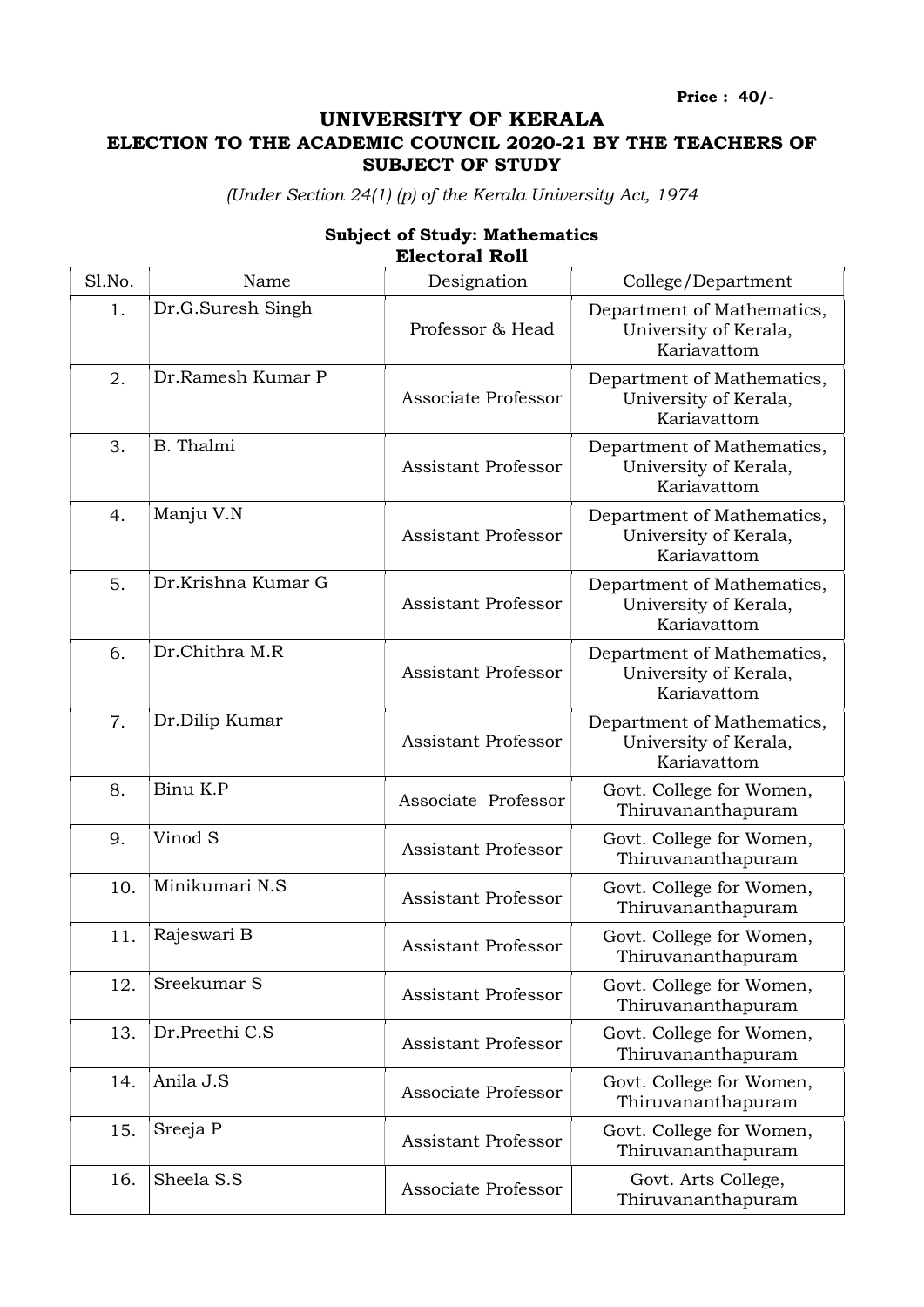| 17. | Dr.Santhoshkumar K.R | <b>Assistant Professor</b> | University College<br>Thiruvananthapuram                                 |
|-----|----------------------|----------------------------|--------------------------------------------------------------------------|
| 18. | Dr.Shinelal E        | <b>Assistant Professor</b> | University College<br>Thiruvananthapuram                                 |
| 19. | N. Suresh Babu       | Associate Professor        | University College<br>Thiruvananthapuram                                 |
| 20. | Manilal. K           | Associate Professor        | University College<br>Thiruvananthapuram                                 |
| 21. | Jomy Punalal         | <b>Assistant Professor</b> | University College<br>Thiruvananthapuram                                 |
| 22. | Dr. Mohndas. J. P    | <b>Assistant Professor</b> | University College<br>Thiruvananthapuram                                 |
| 23. | John. K. Rajan       | <b>Assistant Professor</b> | University College<br>Thiruvananthapuram                                 |
| 24. | Jijoy Joseph         | <b>Assistant Professor</b> | University College<br>Thiruvananthapuram                                 |
| 25. | Preenu. C. S         | <b>Assistant Professor</b> | University College<br>Thiruvananthapuram                                 |
| 26. | Shaija. S            | <b>Assistant Professor</b> | University College<br>Thiruvananthapuram                                 |
| 27. | Dr.Baiju S           | <b>Assistant Professor</b> | Government College,<br>Kariavattom                                       |
| 28. | Kumari Sreeja S Nair | Associate Professor        | Government College,<br>Kariavattom                                       |
| 29. | <b>Ullas R.S</b>     | <b>Assistant Professor</b> | Government College,<br>Kariavattom                                       |
| 30. | Doney Kurian         | <b>Assistant Professor</b> | Government College,<br>Kariavattom                                       |
| 31. | Sibukumar D          | Assistant Professor        | Government College, Attingal                                             |
| 32. | Syamlal S            | <b>Assistant Professor</b> | Government College,<br>Nedumangad                                        |
| 33. | Suresh R             | <b>Assistant Professor</b> | Government College,<br>Nedumangad                                        |
| 34. | Jeeja A.V            | <b>Assistant Professor</b> | Govt KNM Arts & Science<br>College, Kanjiramkulam,<br>Thiruvananthapuram |
| 35. | Subha A.B            | <b>Assistant Professor</b> | MMS Govt. Arts & Science<br>College, Malayinkeezhu                       |
| 36. | Akhil C.K            | Assistant Professor        | MMS Govt. Arts & Science<br>College, Malayinkeezhu                       |
| 37. | Shirly Joseph        | Associate professor        | All Saints College<br>Thiruvananthapuram                                 |
| 38. | Sebina Mathew C      | <b>Assistant Professor</b> | All Saints College<br>Thiruvananthapuram                                 |
| 39. | Renjini Raveendran P | <b>Assistant Professor</b> | All Saints College<br>Thiruvananthapuram                                 |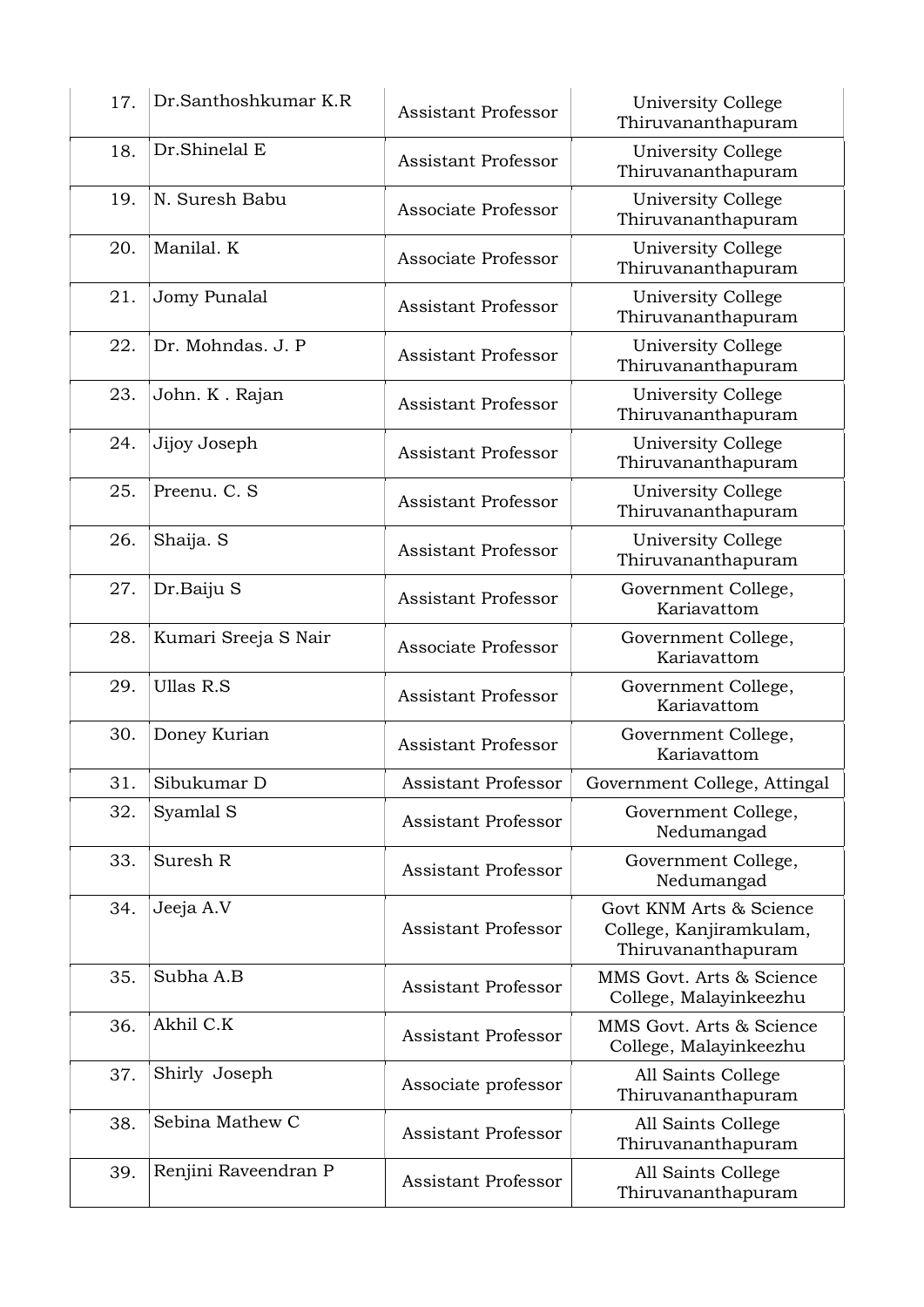| 40. | Reshmi Poulose       | <b>Assistant Professor</b> | St.Xavier's College,<br>Thumba                            |
|-----|----------------------|----------------------------|-----------------------------------------------------------|
| 41. | N. Jayasree          | <b>Assistant Professor</b> | HHMSPB NSS College for<br>Women, Neeramankara             |
| 42. | Dr. Jayalekshmi      | <b>Assistant Professor</b> | HHMSPB NSS College for<br>Women, Neeramankara             |
| 43. | Dr.M.R.Harikrishnan  | Associate Professor        | Mahatma Gandhi College,<br>Thiruvananthapuram             |
| 44. | Dr.Ramkumar R        | Assistant Professor        | Mahatma Gandhi College,<br>Thiruvananthapuram             |
| 45. | Dr.K.Radhakrishnan   | Associate Professor        | Mahatma Gandhi college,<br>Thiruvananthapuram             |
| 46. | Dr.Geetha C          | <b>Assistant Professor</b> | Mahatma Gandhi college,<br>Thiruvananthapuram             |
| 47. | Dr.Ullaschandran S.V | <b>Assistant Professor</b> | Mahatma Gandhi college,<br>Thiruvananthapuram             |
| 48. | Rev. Dr. Gigi Thomas | Associate Professor        | Mar Ivanios College,<br>Nalanchira,<br>Thiruvananthapuram |
| 49. | Tiji Thomas          | <b>Assistant Professor</b> | Mar Ivanios College,<br>Nalanchira,<br>Thiruvananthapuram |
| 50. | Dr.Jill K. Mathew    | <b>Assistant Professor</b> | Mar Ivanios College,<br>Nalanchira,<br>Thiruvananthapuram |
| 51. | Dr.Linda J.P.        | <b>Assistant Professor</b> | Mar Ivanios College,<br>Nalanchira,<br>Thiruvananthapuram |
| 52. | Neelima NL           | <b>Assistant Professor</b> | Sree Narayana College,<br>Sivagiri, Varkala               |
| 53. | Dr.Abhisha.R         | <b>Assistant Professor</b> | Sree Narayana College,<br>Chempazhanthy                   |
| 54. | Bijila B.R           | <b>Assistant Professor</b> | Sree Narayana College,<br>Chempazhanthy                   |
| 55. | Dhanya S.R           | <b>Assistant Professor</b> | Sree Narayana College,<br>Chempazhanthy                   |
| 56. | Dhanya shajin        | <b>Assistant Professor</b> | Sree Narayana College,<br>Chempazhanthy                   |
| 57. | Dr. Ambika A         | <b>Assistant Professor</b> | VTM NSS College<br>Dhanuvachapuram                        |
| 58. | Deepa D              | <b>Assistant Professor</b> | VTM NSS College<br>Dhanuvachapuram                        |
| 59. | Jayakumar C          | <b>Assistant Professor</b> | Christian College, Kattakkada                             |
| 60. | Ramsujithra R.S      | <b>Assistant Professor</b> | Christian College, Kattakkada                             |
| 61. | Sheeja T.K           | <b>Assistant Professor</b> | Christian College, Kattakkada                             |
| 62. | Vinod V Anand        | <b>Assistant Professor</b> | Christian College, Kattakkada                             |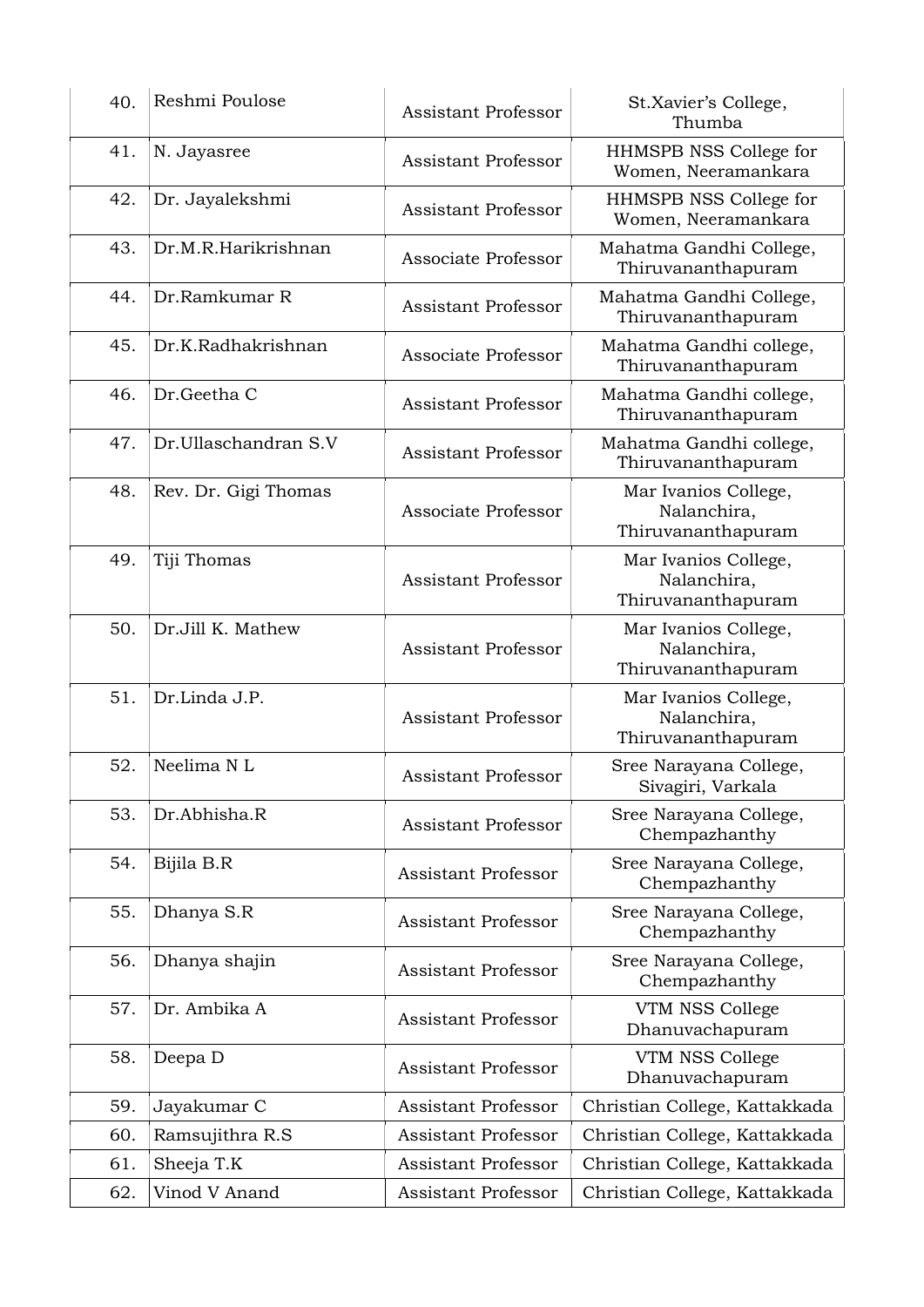| 63. | K.Suresh Babu                  | Associate Professor        | Iqbal college, Peringamala                        |
|-----|--------------------------------|----------------------------|---------------------------------------------------|
| 64. | Shereena B.S                   | <b>Assistant Professor</b> | Iqbal college, Peringamala                        |
| 65. | Dr.Ajitha Kumari K             | Associate Professor        | Baby John Memorial<br>Government College, Chavara |
| 66. | Dr.Anitha P                    | Associate Professor        | Baby John Memorial<br>Government College, Chavara |
| 67. | Dr.Sunil Kumar R               | <b>Assistant Professor</b> | Baby John Memorial<br>Government College, Chavara |
| 68. | Prabha <sub>S</sub>            | <b>Assistant Professor</b> | Baby John Memorial<br>Government College, Chavara |
| 69. | Rajesh Kumar R                 | <b>Assistant Professor</b> | Baby John Memorial<br>Government College, Chavara |
| 70. | Shamna M                       | <b>Assistant Professor</b> | Baby John Memorial<br>Government College, Chavara |
| 71. | Suresh B                       | <b>Assistant Professor</b> | Baby John Memorial<br>Government College, Chavara |
| 72. | Sylvia Antony                  | Associate Professor        | Fatima Mata National College,<br>Kollam           |
| 73. | Grata IIdaphonse               | Associate Professor        | Fatima Mata National College,<br>Kollam           |
| 74. | Ann Varghese                   | <b>Assistant Professor</b> | Fatima Mata National College,<br>Kollam           |
| 75. | Sindhu V                       | <b>Assistant Professor</b> | Fatima Mata National College,<br>Kollam           |
| 76. | Dr.Anil Kumar                  | <b>Assistant Professor</b> | Fatima Mata National College,<br>Kollam           |
| 77. | Rosini B                       | <b>Assistant Professor</b> | Fatima Mata National College,<br>Kollam           |
| 78. | Narayana Prasad                | <b>Assistant Professor</b> | TKM College of Arts & Science,<br>Kollam          |
| 79. | Adersh V.K                     | <b>Assistant Professor</b> | TKM College of Arts & Science,<br>Kollam          |
| 80. | Dr.Aswathy                     | <b>Assistant Professor</b> | TKM College of Arts & Science,<br>Kollam          |
| 81. | Nisamudeen Ashiqe              | <b>Assistant Professor</b> | TKM College of Arts & Science,<br>Kollam          |
| 82. | Rissana                        | <b>Assistant Professor</b> | TKM College of Arts & Science,<br>Kollam          |
| 83. | Niza N                         | <b>Assistant Professor</b> | TKM College of Arts & Science,<br>Kollam          |
| 84. | Harilal N<br>Thazhikkattuseril | <b>Assistant Professor</b> | TKM College of Arts & Science,<br>Kollam          |
| 85. | Jessyamma George               | Associate Professor        | St.Gregorios College,<br>Kottarakkara             |
| 86. | Jino Nainan                    | Assistant Professor        | St.Gregorios College,<br>Kottarakkara             |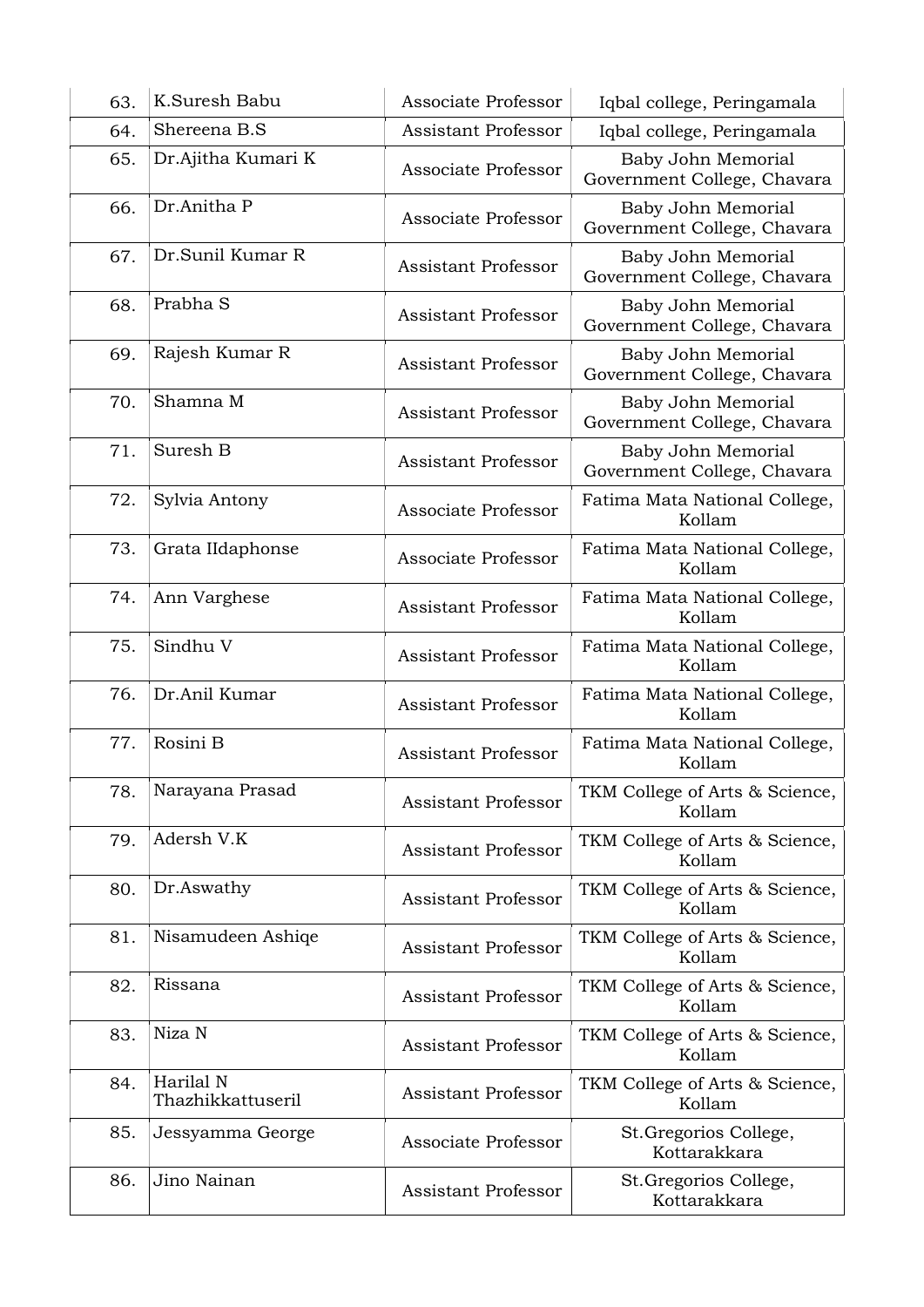| 87.  | Beena G.P            | <b>Assistant Professor</b> | St. Gregorios College,<br>Kottarakkara     |
|------|----------------------|----------------------------|--------------------------------------------|
| 88.  | Anslin T.M           | <b>Assistant Professor</b> | St.Gregorios College,<br>Kottarakkara      |
| 89.  | Jolly George         | <b>Assistant Professor</b> | St.Gregorios College,<br>Kottarakkara      |
| 90.  | Nevin John           | <b>Assistant Professor</b> | St.Gregorios College,<br>Kottarakkara      |
| 91.  | Reshma U             | <b>Assistant Professor</b> | St.Gregorios College,<br>Kottarakkara      |
| 92.  | Rev.Fr.Jacob Roy N.J | Associate Professor        | St.Stephen's College,<br>pathanapuram      |
| 93.  | Fr.Koshy N.J         | <b>Assistant Professor</b> | St.Stephen's College,<br>pathanapuram      |
| 94.  | Roy John             | <b>Assistant Professor</b> | St.Stephen's College,<br>pathanapuram      |
| 95.  | Saravanan B          | <b>Assistant Professor</b> | NSS College Nilamel                        |
| 96.  | Maheshkumar V        |                            | Sree Narayana College for<br>Women, Kollam |
| 97.  | Silpa Suresh         |                            | Sree Narayana College for<br>Women, Kollam |
| 98.  | Dr. Ambiy B          | Associate Professor        | S N College, Kollam                        |
| 99.  | Kuleena Das          | <b>Assistant Professor</b> | S N College, Kollam                        |
| 100. | Vivek P V            | <b>Assistant Professor</b> | S N College, Kollam                        |
| 101. | Aswathy S            | <b>Assistant Professor</b> | S N College, Kollam                        |
| 102. | Ravivarma B          | <b>Assistant Professor</b> | S N College, Kollam                        |
| 103. | Mithun A T           | <b>Assistant Professor</b> | S N College, Kollam                        |
| 104. | Sibi C Babu          | <b>Assistant Professor</b> | St.John's College, Anchal                  |
| 105. | Sumesh S.S           | <b>Assistant Professor</b> | St.John's College, Anchal                  |
| 106. | Dr.Dilip D.S         | <b>Assistant Professor</b> | St.John's College, Anchal                  |
| 107. | Tony Philip          | <b>Assistant Professor</b> | St.John's College, Anchal                  |
| 108. | Smitha Mary Mathew   | <b>Assistant Professor</b> | St.John's College, Anchal                  |
| 109. | Dr.S.Baiju           | Associate Professor        | SN College, Punalur.                       |
| 110. | Mariyamma Varghese   | Associate Professor        | SN College, Punalur.                       |
| 111. | Dr.Divya Sadasivan   | <b>Assistant Professor</b> | SN College, Punalur.                       |
| 112. | Jasmin Rose J        | <b>Assistant Professor</b> | SN College, Punalur.                       |
| 113. | Dr.Bijo S Anand      | <b>Assistant Professor</b> | SN College, Punalur.                       |
| 114. | Sreemurukan A        | <b>Assistant Professor</b> | SN College, Punalur.                       |
| 115. | Dr Beena S           | Principal                  | MMNSS College, Kottiyam                    |
| 116. | Dr.Archana V.P       | <b>Assistant Professor</b> | MMNSS College, Kottiyam                    |
| 117. | Rasmi Kundancheri    | <b>Assistant Professor</b> | Sree Narayana College,<br>Chathannur       |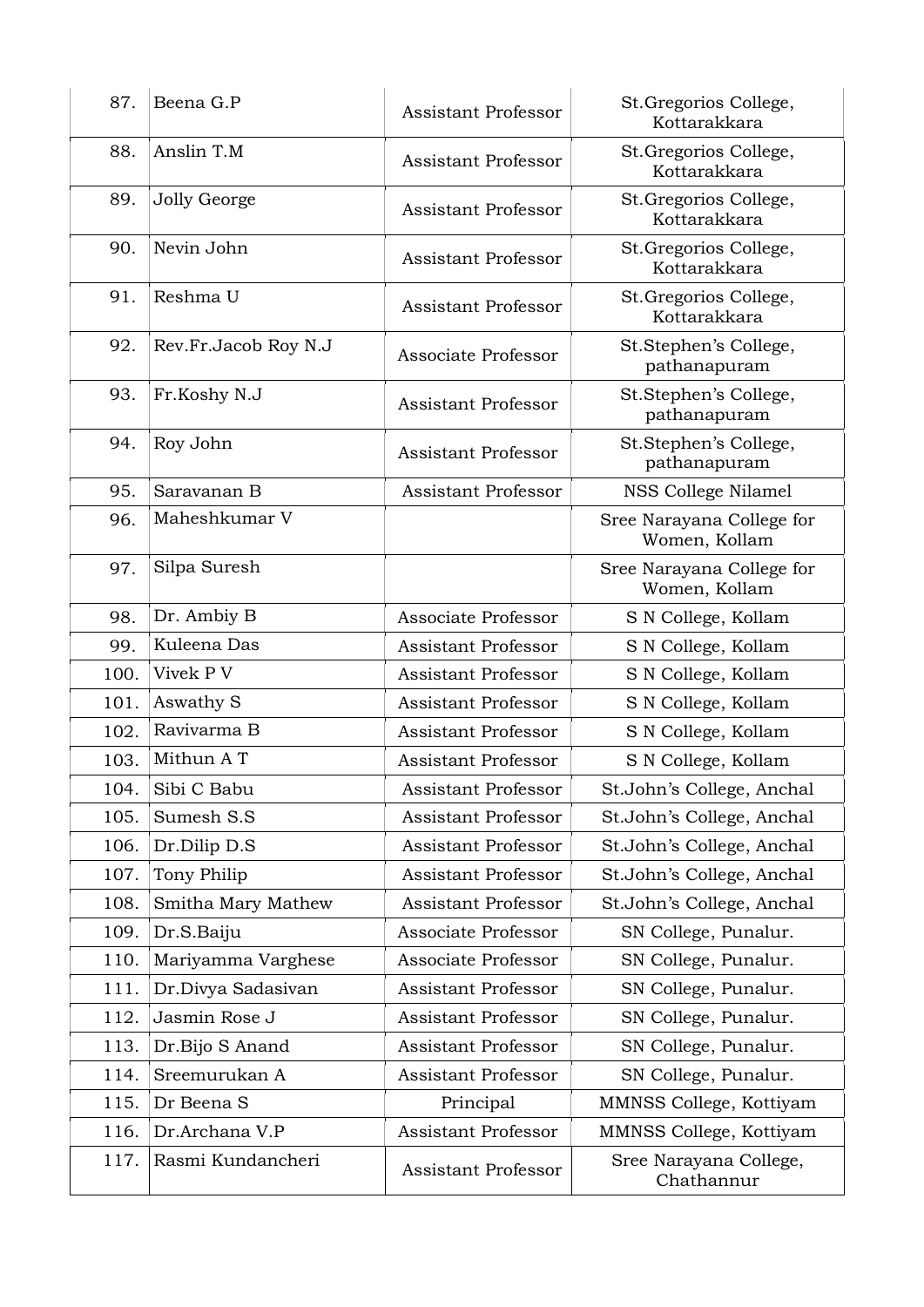| 118. | Dr. Rani Rajeevan         | <b>Assistant Professor</b> | Sree Narayana College,<br>Chathannur             |
|------|---------------------------|----------------------------|--------------------------------------------------|
| 119. | Simili Abraham            | <b>Assistant Professor</b> | Bishop Moore Collge,<br>Mavelikkara              |
| 120. | Anjli Susan Ninan         | <b>Assistant Professor</b> | Bishop Moore Collge,<br>Mavelikkara              |
| 121. | Yogesh Prasad             | <b>Assistant Professor</b> | Bishop Moore Collge,<br>Mavelikkara              |
| 122. | Dr.Treasa Mary Chacko     | <b>Assistant Professor</b> | Christian College, Chengannur                    |
| 123. | Renjith Kumar Y           | <b>Assistant Professor</b> | MSM College, Kayamkulam                          |
| 124. | Dr.Deepa K.P              | <b>Assistant Professor</b> | MSM College, Kayamkulam                          |
| 125. | <b>Pretty Mary George</b> | <b>Assistant Professor</b> | MSM College, Kayamkulam                          |
| 126. | Jisha M.S                 | <b>Assistant Professor</b> | MSM College, Kayamkulam                          |
| 127. | Dr.K.Rejikumar            | <b>Assistant Professor</b> | NSS College, Cherthala                           |
| 128. | V.Divya                   | <b>Assistant Professor</b> | NSS College, Cherthala                           |
| 129. | Vijayakumar A.G           | <b>Assistant Professor</b> | NSS College, Cherthala                           |
| 130. | Bipinkumar V              | <b>Assistant Professor</b> | Sree Naraya College, Cherthala                   |
| 131. | Binitha Benny             | <b>Assistant Professor</b> | St.Joseph's College for Women,<br>Alappuzha      |
| 132. | Namitha Sara Mathew       | <b>Assistant Professor</b> | St.Joseph's College for Women,<br>Alappuzha      |
| 133. | Chithra K.S               | <b>Assistant Professor</b> | St.Joseph's College for Women,<br>Alappuzha      |
| 134. | Dr.R.Sreekumar            | Associate Professor        | SD College, Alappuzha                            |
| 135. | Dr.V.G.Rajalekshmi        | Associate Professor        | SD College, Alappuzha                            |
| 136. | Dr.M.G.Asok Kumar         | <b>Assistant Professor</b> | SD College, Alappuzha                            |
| 137. | Dr.P.Amal Raj             | <b>Assistant Professor</b> | SD College, Alappuzha                            |
| 138. | Rakesh.N.Nampoothiri      | <b>Assistant Professor</b> | SD College, Alappuzha                            |
| 139. | Dr.Bibin K Jose           | <b>Assistant Professor</b> | SD College, Alappuzha                            |
| 140. | Ananthalekshmi V          | <b>Assistant Professor</b> | SD College, Alappuzha                            |
| 141. | Smisha M.A                | <b>Assistant Professor</b> | St.Michael's College,<br>Cherthala               |
| 142. | Bindu B.                  | Associate Professor        | TK Madhava Memorial College,<br>Nangiarkulangara |
| 143. | Renjini S.                | <b>Assistant Professor</b> | TK Madhava Memorial College,<br>Nangiarkulangara |
| 144. | Sinumol S.                | <b>Assistant Professor</b> | TK Madhava Memorial College,<br>Nangiarkulangara |
| 145. | Dr.Vidhya N               | <b>Assistant Professor</b> | Sree Ayyappa college,<br>Eramallikkara           |
| 146. | Lekshmi Devi Kunjamma G   | <b>Assistant Professor</b> | NSS College,<br>Pandalam, Pathanamthitta         |